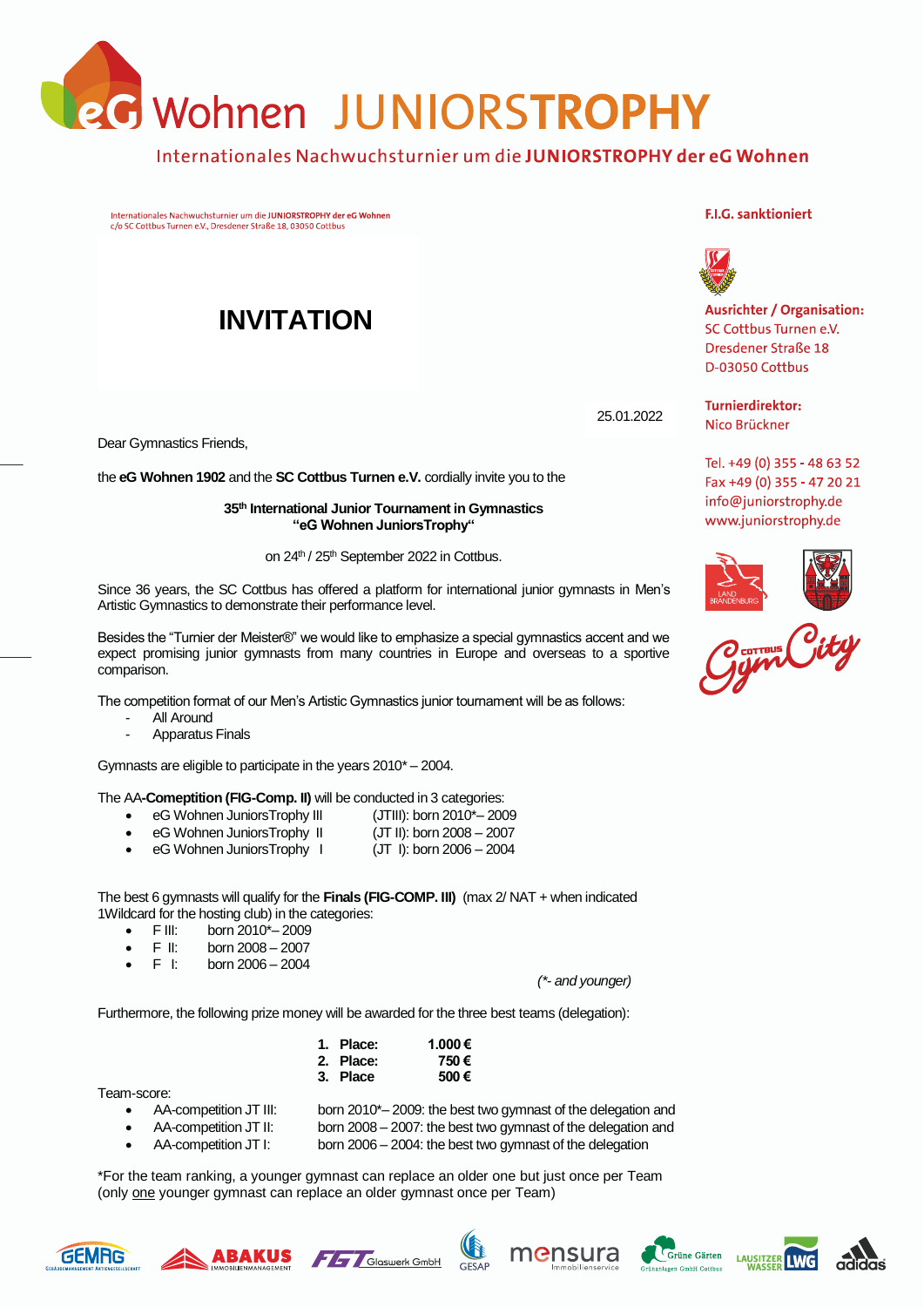eG Wohnen JUNIORSTROPHY

### Internationales Nachwuchsturnier um die JUNIORSTROPHY der eG Wohnen

| Delegation:                      | 2 coaches<br>1 MAG judge<br>2 MAG gymnasts (born 2010*-2009)<br>2 MAG gymnasts (born 2008 - 2007)<br>2 MAG gymnasts (born 2006 - 2004)                                                                                                                                                                                                        |                                                                                                                                                                                                                                                                   |  |  |  |
|----------------------------------|-----------------------------------------------------------------------------------------------------------------------------------------------------------------------------------------------------------------------------------------------------------------------------------------------------------------------------------------------|-------------------------------------------------------------------------------------------------------------------------------------------------------------------------------------------------------------------------------------------------------------------|--|--|--|
| <b>Provisional registration:</b> |                                                                                                                                                                                                                                                                                                                                               | 24th June 2022                                                                                                                                                                                                                                                    |  |  |  |
|                                  | Definitive and Nominative registration:                                                                                                                                                                                                                                                                                                       | 26th August 2022                                                                                                                                                                                                                                                  |  |  |  |
| <b>Finances:</b>                 | The OC will charge a fee of 84.00 $\epsilon$ per person and night for every member of the<br>delegation (double room occupancy). Additional persons (including coaches, judges<br>and gymnasts, etc.) have to pay a fee of 104.00 € per person and night. The single<br>arrangement is +29.00 € per night and person. All is including meals. |                                                                                                                                                                                                                                                                   |  |  |  |
|                                  |                                                                                                                                                                                                                                                                                                                                               | For cancellations after September 8, 2022, 100% cancellation costs will be charged.                                                                                                                                                                               |  |  |  |
|                                  | The fine for a missing judge is<br>The fine for a late registration is                                                                                                                                                                                                                                                                        | Insurance: for the insurance of the participants, each club / federation is responsible<br>300 € per team<br>100 € per team                                                                                                                                       |  |  |  |
|                                  | OC right before the competition in cash.                                                                                                                                                                                                                                                                                                      | The payment can be made by bank transfer in advance (see below) or directly to the                                                                                                                                                                                |  |  |  |
|                                  |                                                                                                                                                                                                                                                                                                                                               | SC Cottbus Turnen e.V.<br>Sparkasse Spree-Neiße<br>IBAN: DE33 1805 0000 3205 104489<br>BIC-/SWIFT-Code: WELA DE D1 CBN<br>Reason for Payment: eG Wohnen- JT/ NATION                                                                                               |  |  |  |
| Travelling:                      | their delegation members.<br>cost is 25 € per person.                                                                                                                                                                                                                                                                                         | The invited participating federations must pay for the international travel costs of<br>We recommend the airport Berlin Brandenburg (BER). The local transportation from<br>the airports and between the hotel and venue will be provided to the delegations. The |  |  |  |
| Hotel:                           | official Tournament- Hotels:<br><b>Hotel Dorotheenhof****</b><br>Waisenstraße 19<br>D-03046 Cottbus / dorotheenhof-cottbus.de/                                                                                                                                                                                                                |                                                                                                                                                                                                                                                                   |  |  |  |
|                                  | Ahorn Hotel***<br>Bautzener Straße 134<br>D-03050 Cottbus / ahorn-hotel-cottbus.com/                                                                                                                                                                                                                                                          |                                                                                                                                                                                                                                                                   |  |  |  |
|                                  | Novum Hotel Seegraben Cottus***<br>Am Seegraben 8                                                                                                                                                                                                                                                                                             | D-03051 Cottbus / novum-hotels.com/hotel-seegraben-cottbus                                                                                                                                                                                                        |  |  |  |
|                                  | We are looking forward to seeing you and wish you a successful preparation.                                                                                                                                                                                                                                                                   |                                                                                                                                                                                                                                                                   |  |  |  |

Welcome to Cottbus!

Arved Hartlich **Nico Brückner** Uwe Emmerling Nico Brückner **(President) (Patron) (Director)**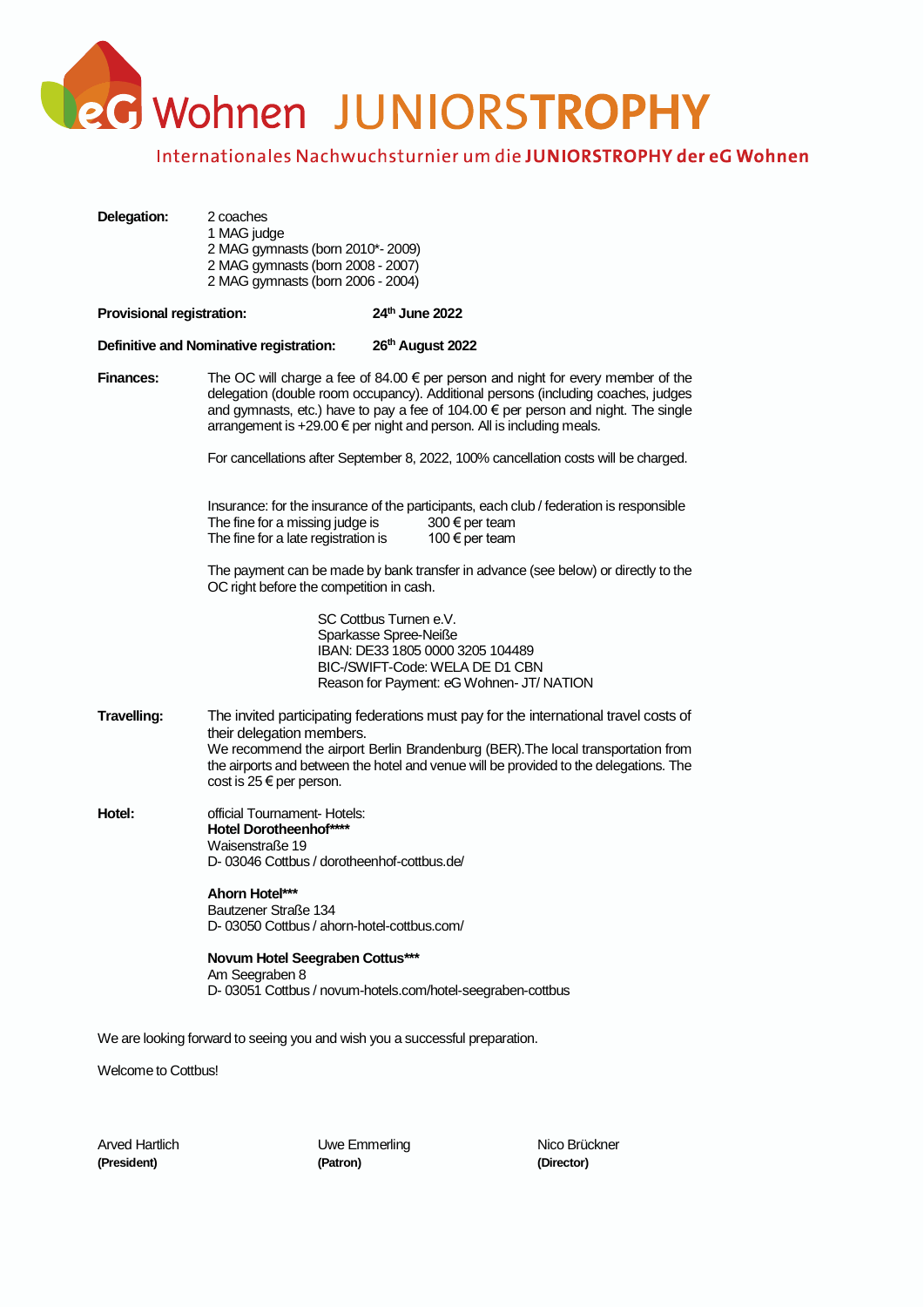eG Wohnen JUNIORSTROPHY

Internationales Nachwuchsturnier um die JUNIORSTROPHY der eG Wohnen

# **Directives**

| Place:                                 | Cottbus - LAUSITZ ARENA / H.-Löns-Straße 19 / D-03050 Cottbus /<br>www.lausitzarena.cottbus.de                                                                                                                                                                                                 |                              |  |  |  |  |
|----------------------------------------|------------------------------------------------------------------------------------------------------------------------------------------------------------------------------------------------------------------------------------------------------------------------------------------------|------------------------------|--|--|--|--|
| Apparatus:                             | Spieth Gymnastics GmbH / In den Weiden 13 / D-73774 Altbach /<br>http://spieth-gymnastics.de                                                                                                                                                                                                   |                              |  |  |  |  |
| Arrival:                               | until 23 <sup>th</sup> September 2022                                                                                                                                                                                                                                                          |                              |  |  |  |  |
| Training:                              | $23th$ September 2022 15h30 $-$ 18h30 (official) – or on request                                                                                                                                                                                                                               |                              |  |  |  |  |
| Competition:<br>(provisional schedule) | - eG Wohnen Juniorstrophy III (FIG-Comp. II): 24th September 2022 / ~09h00<br>- eG Wohnen Juniorstrophy II (FIG-Comp. II): 24 <sup>th</sup> September 2022 / ~13h00<br>- eG Wohnen Juniorstrophy I (FIG-Comp. II): 24 <sup>th</sup> September 2022 / ~17h00<br>- app.- Finals (FIG-Comp. III): | 25th September 2022 / ~10h00 |  |  |  |  |

Departure: from 25<sup>th</sup> September 2022 / 14h00 (after competition/ app.- Finals, ceremonies)

**Competition requirements:** Code de Pointage for Juniors

| eG Wohnen JuniorsTrohy (JT III) | Born 2010*-2009 |                                                                                              |
|---------------------------------|-----------------|----------------------------------------------------------------------------------------------|
| (FIG-Comp. II)                  |                 | like CdP for Juniors                                                                         |
|                                 | vault: 1,25 m   | Qualification for Final (Comp III)<br>2 various vaults - average<br>(same group is possible) |

| eG Wohnen JuniorsTrohy (JT II) | Born 2008 - 2007      |  |
|--------------------------------|-----------------------|--|
| (FIG-Comp II)                  | like CdP for Juniors  |  |
|                                | vault: 1,25 or 1,35 m |  |

| eG Wohnen JuniorsTrohy (JT I) | Born 2006 - 2004     |
|-------------------------------|----------------------|
| (FIG-Comp II)                 | like CdP for Juniors |
|                               | vault: 1,35 m        |

| <b>Finals</b>   | F     |                  |             |
|-----------------|-------|------------------|-------------|
| (FIG-Comp. III) |       |                  |             |
|                 | F III | Born 2010*-2009  | Like JT III |
|                 |       |                  |             |
|                 | F II  | Born 2008 - 2007 | Like JT II  |
|                 |       |                  |             |
|                 | F I   | Born 2006 - 2004 | Like JT I   |

• Additional landing mat per apparatus is possible!

• Finals (FIG-Comp. III) best 6 Gymnasts\* per apparatus (max 2 /NAT) per age-category

\*If no starter of the host club qualify for a respective finals, the host club has the possibility to use a "wild card" to name a starter.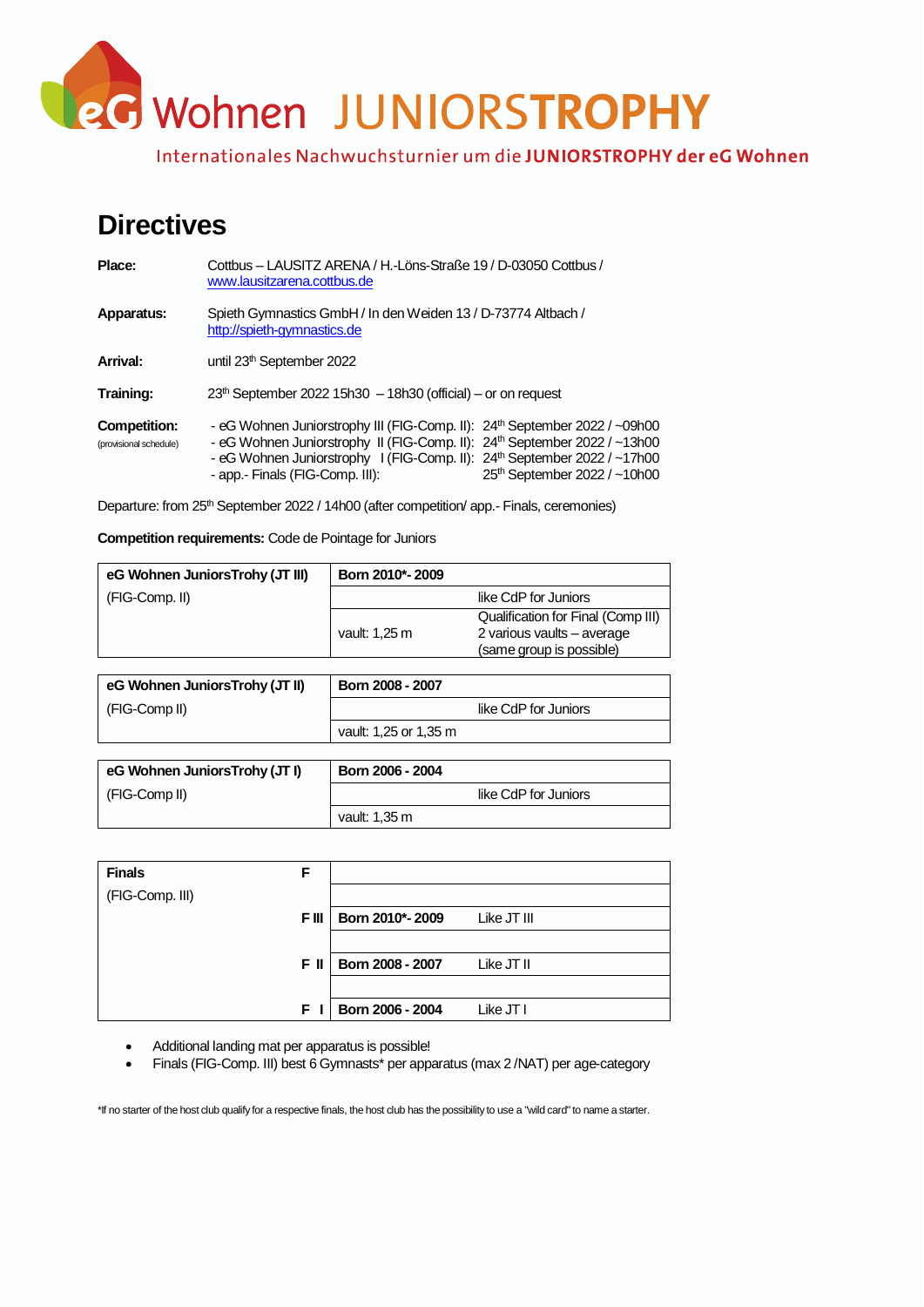

| $\bullet$                  | Provisional Registration (24th June 2022)                                                                             |                                                                                                                      | - Mail: info@juniorstrophy.de |
|----------------------------|-----------------------------------------------------------------------------------------------------------------------|----------------------------------------------------------------------------------------------------------------------|-------------------------------|
| from:                      |                                                                                                                       |                                                                                                                      |                               |
| Nation:                    |                                                                                                                       | <u> 1989 - Johann Barbara, martxa alemaniar argumento de la contrada de la contrada de la contrada de la contrad</u> |                               |
| Club:                      |                                                                                                                       |                                                                                                                      |                               |
| Address:                   |                                                                                                                       |                                                                                                                      |                               |
|                            |                                                                                                                       |                                                                                                                      |                               |
| Telefon:                   |                                                                                                                       |                                                                                                                      |                               |
| Telefax:                   |                                                                                                                       |                                                                                                                      |                               |
| e-mail:                    | <u> 1989 - Andrea Barbara, amerikana amerikana amerikana amerikana amerikana amerikana amerikana amerikana amerik</u> |                                                                                                                      |                               |
| Contact-Person:            |                                                                                                                       |                                                                                                                      |                               |
| Telefon:                   |                                                                                                                       |                                                                                                                      |                               |
| Telefax:                   |                                                                                                                       |                                                                                                                      |                               |
| e-mail:                    | <u> 1980 - Johann Barn, amerikan besteman besteman besteman besteman besteman besteman besteman besteman bestema</u>  |                                                                                                                      |                               |
|                            | Number of gymnasts: - JT III (Born 2010*- 2009)                                                                       |                                                                                                                      |                               |
|                            | Number of gymnasts: - JT II (Born 2008 - 2007)                                                                        |                                                                                                                      |                               |
|                            | Number of gymnasts: - JT   (Born 2006 - 2004)                                                                         |                                                                                                                      |                               |
| Number of coaches:         |                                                                                                                       |                                                                                                                      |                               |
| Number of judges:          |                                                                                                                       |                                                                                                                      |                               |
| Number additional persons: |                                                                                                                       |                                                                                                                      |                               |
| Seal:                      |                                                                                                                       |                                                                                                                      |                               |
| Signature:                 |                                                                                                                       |                                                                                                                      |                               |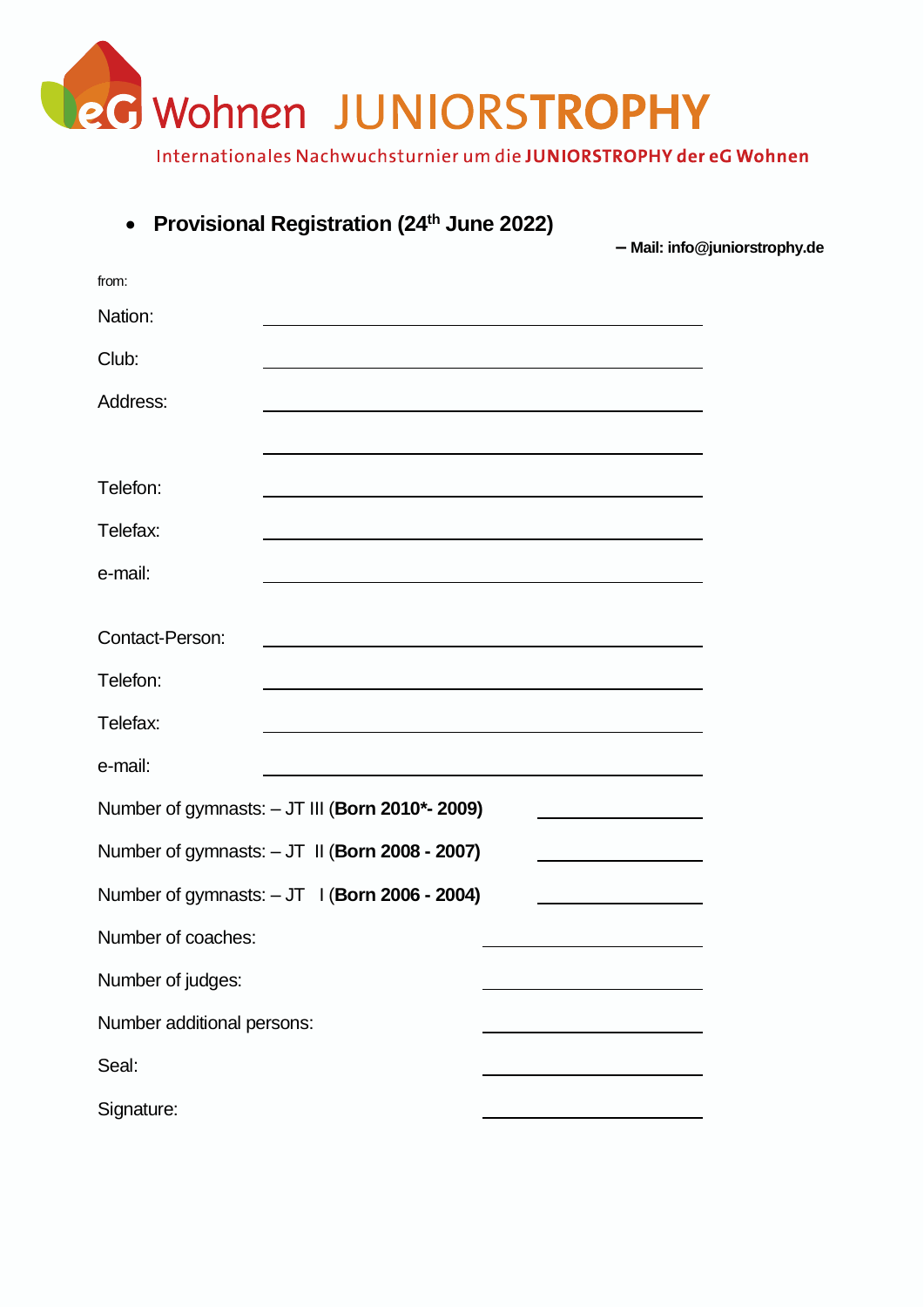

### • **Definitiv and Nominative Registration (26th August 2022)**

 $f(x)$ 

**– Mail: info@juniorstrophy.de**

| IFOLIT.                          |                                                                                                                      |                                                                                                                                                                                                                                      |  |  |  |
|----------------------------------|----------------------------------------------------------------------------------------------------------------------|--------------------------------------------------------------------------------------------------------------------------------------------------------------------------------------------------------------------------------------|--|--|--|
| Nation:                          |                                                                                                                      |                                                                                                                                                                                                                                      |  |  |  |
| Club:                            |                                                                                                                      |                                                                                                                                                                                                                                      |  |  |  |
| Announcement by name:            |                                                                                                                      |                                                                                                                                                                                                                                      |  |  |  |
| Gymnast-JT I                     | 1.                                                                                                                   |                                                                                                                                                                                                                                      |  |  |  |
| Gymnast-JTI                      | 2.                                                                                                                   | born <u>such and the set of the set of the set of the set of the set of the set of the set of the set of the set of the set of the set of the set of the set of the set of the set of the set of the set of the set of the set o</u> |  |  |  |
| Gymnast-JT II                    | $\begin{array}{c} \n 1. & \quad \text{if } \\ \nend{array}$                                                          |                                                                                                                                                                                                                                      |  |  |  |
| Gymnast-JT II                    | 2.                                                                                                                   | born <u>example</u>                                                                                                                                                                                                                  |  |  |  |
| Gymnast - JT III                 | 1.                                                                                                                   | born <b>contract of the set of the set of the set of the set of the set of the set of the set of the set of the set of the set of the set of the set of the set of the set of the set of the set of the set of the set of the se</b> |  |  |  |
| Gymnast-JT III                   | 2.                                                                                                                   |                                                                                                                                                                                                                                      |  |  |  |
| Coach:                           |                                                                                                                      |                                                                                                                                                                                                                                      |  |  |  |
| Coach:                           |                                                                                                                      |                                                                                                                                                                                                                                      |  |  |  |
| Judge:                           | <u> 1989 - Johann Barbara, marka a shekara tsa 1989 - An tsa 1989 - An tsa 1989 - An tsa 1989 - An tsa 1989 - An</u> |                                                                                                                                                                                                                                      |  |  |  |
| additional Persons:<br>Gymnast 1 |                                                                                                                      | born________________                                                                                                                                                                                                                 |  |  |  |
| Gymnast 2                        |                                                                                                                      | born <b>born</b>                                                                                                                                                                                                                     |  |  |  |
| Gymnast 3                        |                                                                                                                      | <b>born born</b>                                                                                                                                                                                                                     |  |  |  |
| Coach:                           |                                                                                                                      |                                                                                                                                                                                                                                      |  |  |  |
| Person 4                         |                                                                                                                      |                                                                                                                                                                                                                                      |  |  |  |
| Person 5                         |                                                                                                                      |                                                                                                                                                                                                                                      |  |  |  |
| Person 6                         |                                                                                                                      |                                                                                                                                                                                                                                      |  |  |  |
| Seal:                            |                                                                                                                      |                                                                                                                                                                                                                                      |  |  |  |
| Signature:                       |                                                                                                                      |                                                                                                                                                                                                                                      |  |  |  |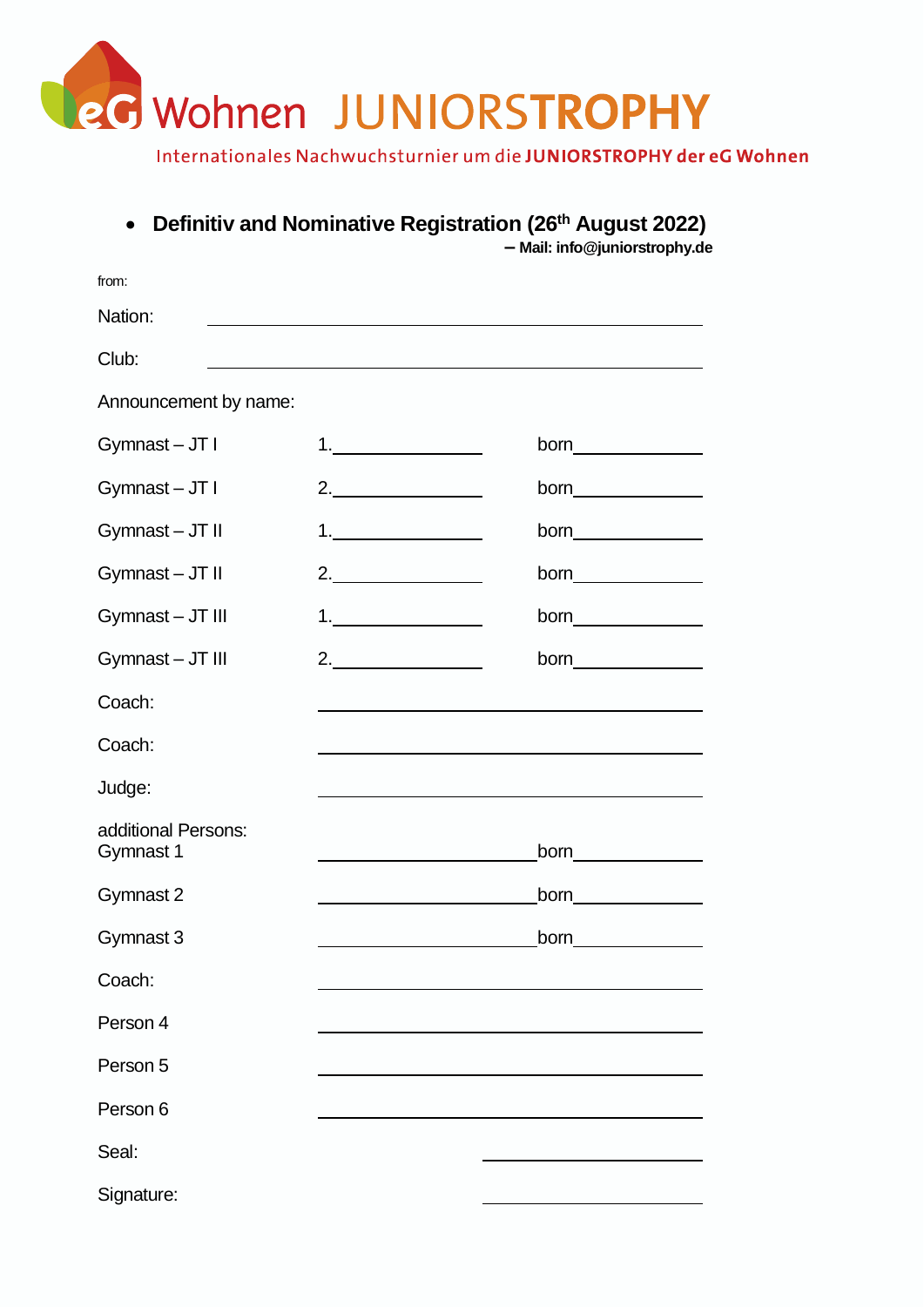

|                     |                  | Traveldetails (26 <sup>th</sup> August 2022) - - Mail: info@juniorstrophy.de                                                                                                                                                  |                               |
|---------------------|------------------|-------------------------------------------------------------------------------------------------------------------------------------------------------------------------------------------------------------------------------|-------------------------------|
| from:               |                  |                                                                                                                                                                                                                               |                               |
| Nation:             |                  |                                                                                                                                                                                                                               |                               |
| Club:               |                  |                                                                                                                                                                                                                               |                               |
| Contact- Person:    |                  |                                                                                                                                                                                                                               |                               |
| Telefon / e-mail:   |                  |                                                                                                                                                                                                                               |                               |
| arrival: Date:      |                  | the control of the control of the control of the control of the control of the control of the control of the control of the control of the control of the control of the control of the control of the control of the control |                               |
| Persons             | car (self-drive) |                                                                                                                                                                                                                               |                               |
| Persons<br>from:    |                  | train (self-drive) Station: Marian Marian Marian Marian Marian Marian Marian Marian Marian Marian Marian Maria<br>Arrival-time: __________________                                                                            |                               |
| Persons<br>from:    | Airplane         |                                                                                                                                                                                                                               | Airport: ____________________ |
| Departure:          |                  |                                                                                                                                                                                                                               |                               |
| Persons             | car (self-drive) | Departure-time:                                                                                                                                                                                                               |                               |
| Persons<br>to:      |                  | train (self-drive) Station:<br>Departure-time:                                                                                                                                                                                |                               |
| Persons<br>to:      | Airplane         | Flight-Nr: __________Departure-time:                                                                                                                                                                                          | Airport:                      |
| Seal:<br>Signature: |                  |                                                                                                                                                                                                                               |                               |